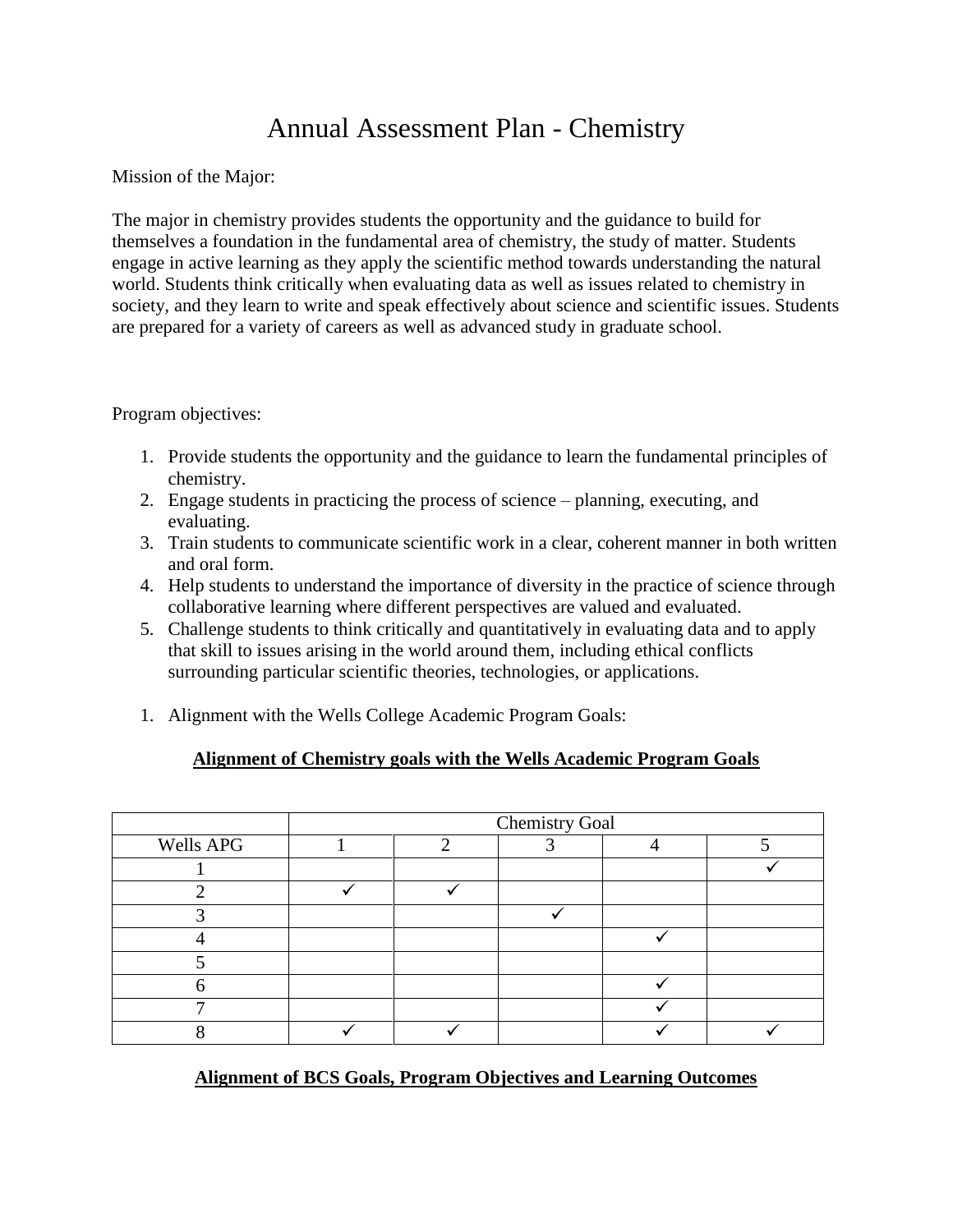#### **Goal 1: Provide students the opportunity and the guidance to learn the fundamental principles of chemistry.**

**Program Objective 1:** *Knowledge*. Students will acquire a working knowledge of basic principles and critical information in the chemical sciences.

**Learning Outcome:** Students' working knowledge of basic principles is assessed through exams, projects, case studies, problem sets and laboratory reports.

#### **Goal 2: Engage students in practicing the process of science – planning, executing, and evaluating.**

**Program Objective 2:** *Critical Thinking*. Students will develop creative and critical thinking as they apply scientific reasoning toward understanding the natural world.

**Learning Outcome**: Students participate in inquiry-based lab activities, engage in case studies, analyze problem sets, and conduct directed and independent research projects, culminating in a senior thesis.

## **Goal 3: Train students to communicate scientific work in a clear, coherent manner in both written and oral form.**

**Program Objective 3:** *Skills*. Students will be active participants in learning the skills necessary for work in the fields of biology and chemistry.

**Learning Outcomes**: As Chemistry majors students learn

**a)** basic laboratory and field techniques, including appropriate qualitative/quantitative analysis.

**b**) to work in collaboration with others

- **c)** to apply the scientific method to investigate the natural world
- **d)** to use, evaluate, and appropriately cite the scientific literature
- **e)** to communicate the results of scientific investigation (oral and/or written)
- **f)** to recognize that many problems require cross-disciplinary approaches

#### **Goal 4: Help students to understand the importance of diversity in the practice of science through collaborative learning where different perspectives are valued and evaluated**.

**Program Objective 4:** *Interconnectedness and Diversity*. Students will learn to recognize and appreciate the diversity of the natural world and the interconnectedness of disciplinary approaches towards studying it.

**Learning Outcome:** Students work in groups, allowing them to appreciate the importance of different perspectives and ideas to solving scientific problems.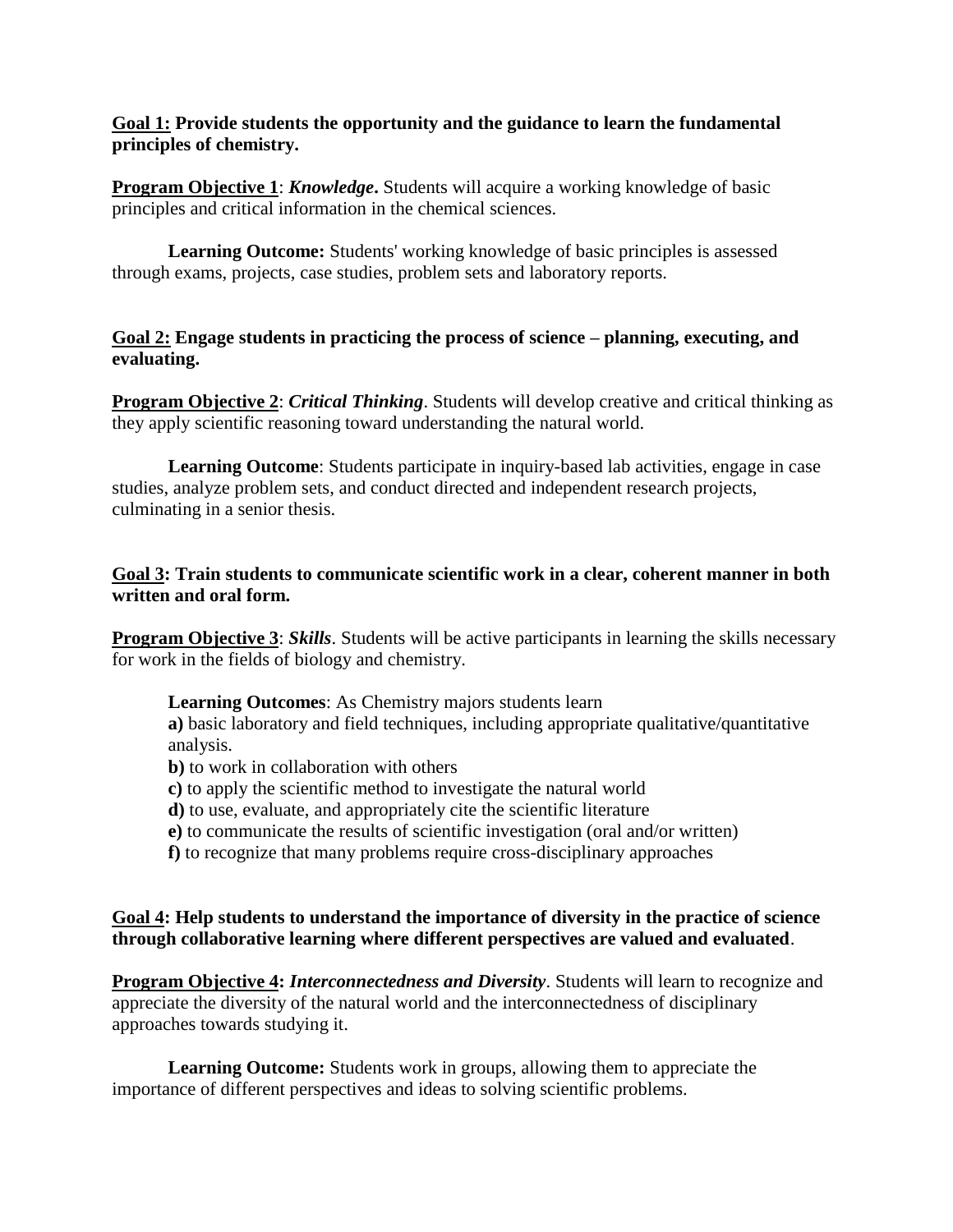**Goal 5: Challenge students to think critically in evaluating data and to apply that skill to issues arising in the world around them, including ethical conflicts surrounding particular scientific theories, technologies, or applications.**

**Program Objective 5:** *Social relevance*. Students will develop an understanding of issues related to biology and chemistry in society.

**Learning Outcome:** Students consider the applications of science in society through case studies and real world scenarios that explore different social, political and ethical viewpoints.

#### **Means of Assessment of Outcomes**

Student artifacts will be continually collected throughout the academic year by the faculty member teaching the targeted courses. Each faculty member will evaluate if the students learned what was expected, based on each assignment. Percentages of how well the student answered/completed the activity will be calculated, and students will be considered proficient if 70% of the students demonstrated a passing grade on the assessed activity. This proficiency simply allows the faculty to assess student learning based on the completed activity, and is not tied to the final grade in the course, which may contain other determinates such as attendance and participation in class.

## **How Assessment Data will be utilized**

## **Specific Course Objectives and Assessment Measures for Required Courses**

The alignments with the overall Chemistry program objectives is a focus for the 2015-2016 school year.

## **CHEM 107L - General Chemistry**

1. Think about/understand nature at the atomic and molecular level. (1,2,3a,3b,3c,3f)

See, for example, answer key to Exam #1 (28 September, 2006), questions 3 & 6 See, for example, answer key to Final Exam (December 11, 2006), questions 3, 4  $&7$ 

2. Understand and use the mathematics of chemistry. (1,2,3a,3b,3c,3f)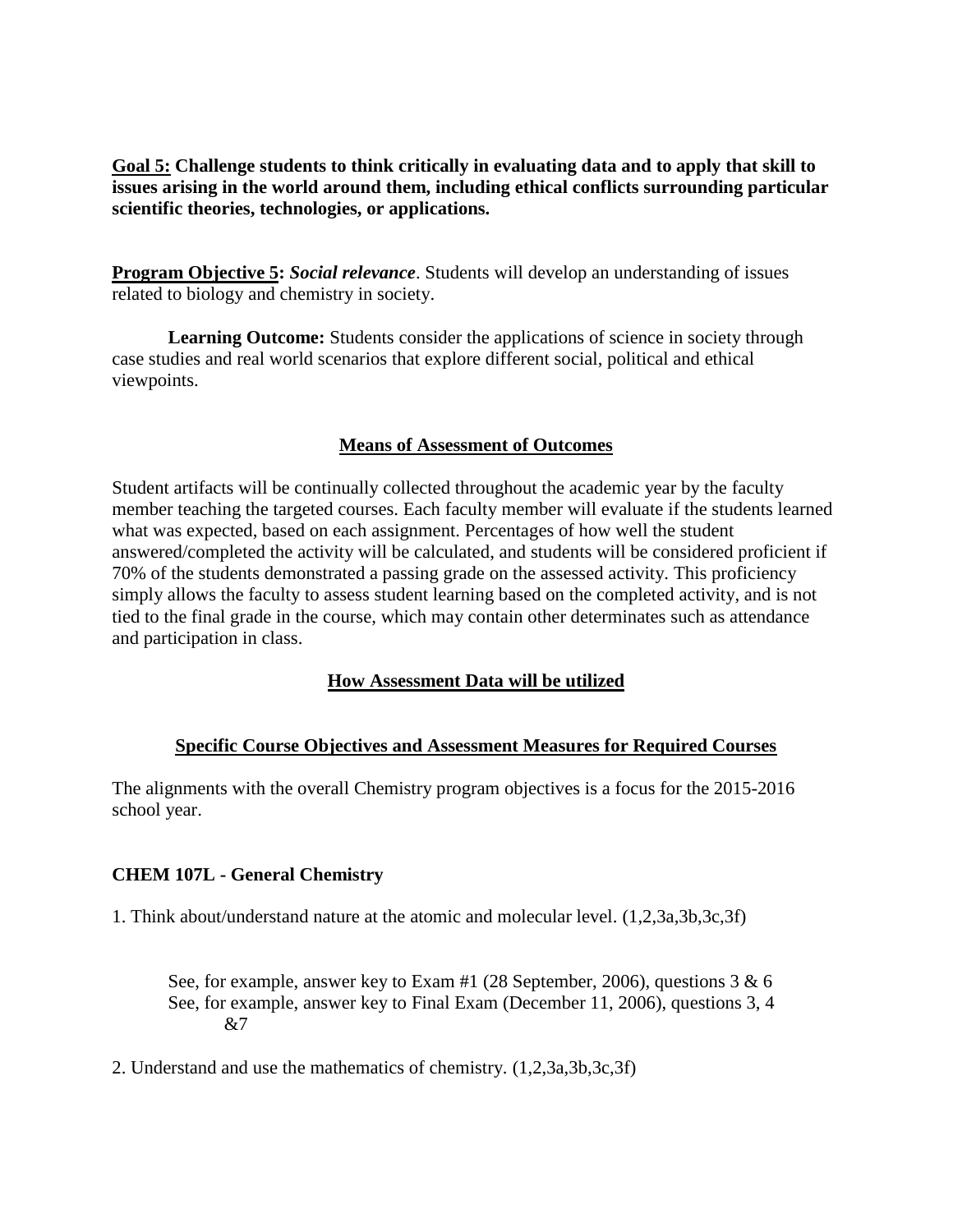- See, for example, answer key to Exam #1 (28 September, 2006), questions 1, 2, 4  $&5$
- See, for example, answer key to Final Exam (December 11, 2006), questions 1, 5 & 6

3. Understand the role of energy (heat and electromagnetic radiation) in determining the properties of atoms and molecules. (1,2,3a,3b,3c,3f)

See, for example, answer key to Final Exam (December 11, 2006), questions 1, 2  $&7$ 

4. Effectively perform laboratory experiments and then clearly communicate the goals and results of these experiments to an outside audience. (1,2,3a-f,5)

- See, for example, "Writing for General Chemistry Laboratories"; handout shows what is expected of students.
- See, for example, "Slake, Smelt & Slake, Ltd."; example of letter from client, plus lab instructions
- See, for example, "GenChemCo Industries" letters; first letter shows a well-written student letter with my comments; second letter is example of a less-well-written student letter (no comments are given on this one as this letter is used during peerediting exercise).

#### **CHEM 108L - Chemical Analysis**

- 1. Continue to work on the goals from Chem 107L (1,2, 3a-f,5)
- 2. Understand the dynamic and predictive properties of chemistry. (1,2,3a,3b,3c,3f)

See, for example, Chem 108L Exam #1 (8 March 2007), questions 1, 2, 3, 4 & 5

#### **CHEM 213L - Organic Chemistry I**

Chemistry 213L is the first semester of a two-semester lecture and laboratory class. The lecture portion of the class teaches students the fundamental concepts in organic chemistry. In the laboratory section students practice important techniques used in the organic chemistry lab. A prerequisite for the course is general chemistry (Chem108L), and students in the class are typically in their sophomore year. This is a core class in the BCS major and is taken by students in all three major concentrations.

- *1. Recognize how the structure of carbon based molecules can aid in predicting reactivity, including acid/base and nucleophile/electrophile chemistry.(1,3b,3c)*
	- These are assessed on the in-class exams and quizzes. I have given a specific example from one of the exams. Questions 5 and 6 test the students' knowledge of acids/bases as well as nucleophiles.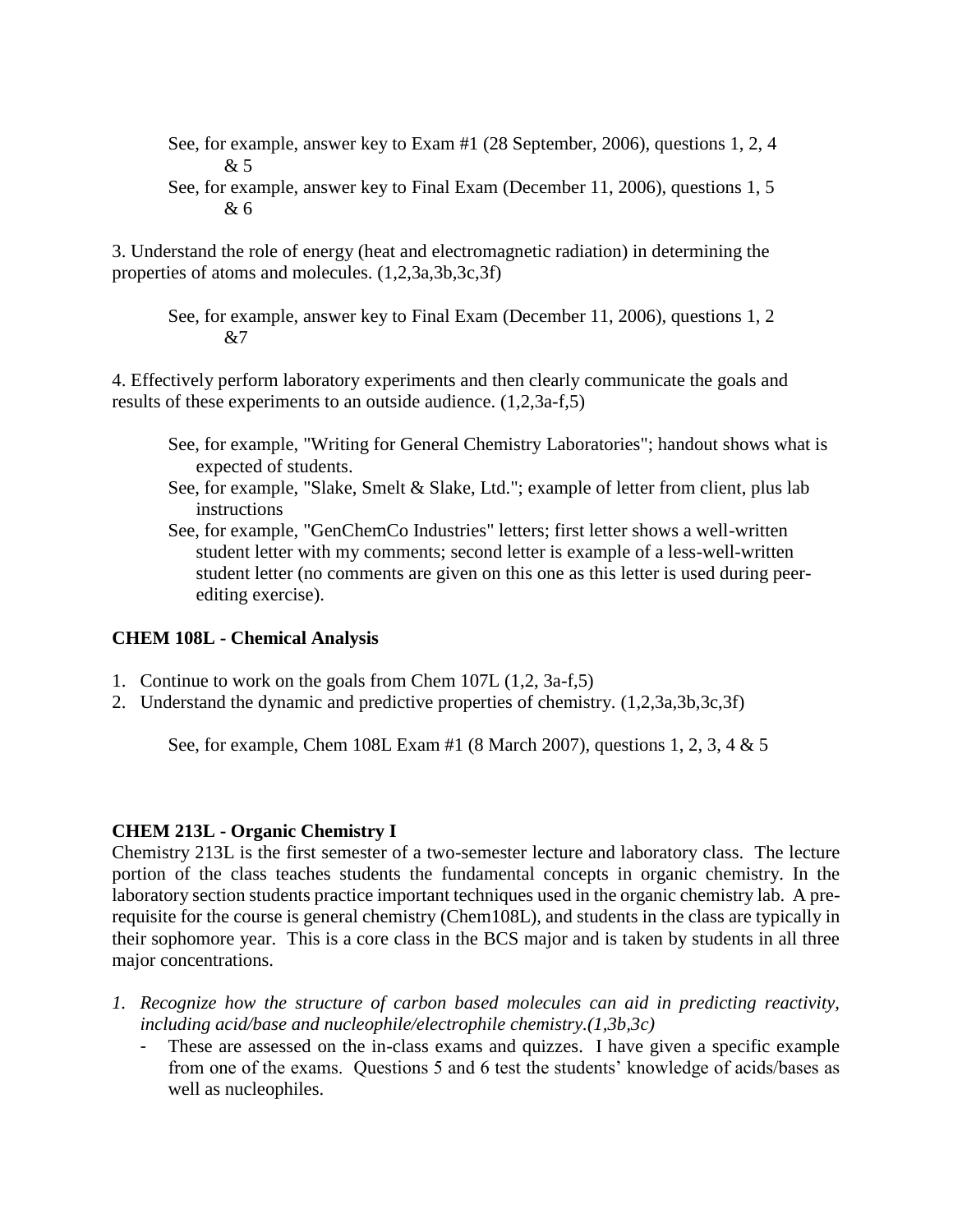- Relevant artifacts:
	- o Chem213L final exam Questions 5 and 6
	- o Chem213L in-class exam #3 Questions 8, 9, and 10
- *2. Evaluate how organic chemistry plays a role in our lives and how it is all around us. (1,2,3c,3f,4,5)*
	- I typically use case-studies and in-class exercises that the students work on in groups. The exercises are not typically collected, but the worksheets the students are given illustrate how this objective is met.
	- Relevant artifacts:
		- o Rubbers and Raincoats in-class exercise\*
		- o A Case-study: Thalidomide: The pros and cons\*
- *3. Become familiar with the techniques used by an organic chemist in the lab and learn how to keep a good lab notebook. (1,2,3a,3d,3f)*
	- Keeping a good lab notebook is essential for scientists and the students' ability to write in one is assessed by grading them. Each laboratory exercise teaches the students a new technique in organic chemistry.
	- Relevant artifacts:
		- o Chem213L Lab Notebook sheet and grading rubric
		- o Week 1 Introduction to Techniques in the Organic Chemistry Lab (technique: melting point) and example lab notebook
		- o Week 2 Fractional Distillation (technique: distillation) and example lab notebook\*
		- $\circ$  Week 3 Extraction and Crystallization of Benzoic Acid and Triphenylmethane (techniques: extraction, crystallization) and example lab notebook\*
		- o Week 4 and 5 Extraction of Caffeine from Tea (techniques: extraction, sublimation, thin layer chromatography) and example lab notebook\*
- *4. Identify trends in mechanisms and reactivity to reduce the amount of memorization needed (1,2,3b).*
	- There are a number of reactions that must be learned in organic chemistry. To aid the students in recognizing trends, they must complete a reaction notebook. This exercise highlights important trends in reactivity as well as reaction mechanisms.
	- Relevant artifacts:
		- o List of topics/information needed in your notebook
		- o Chem213L Student Reaction Notebook
- *5. Work together to solve a problem that has not been previously encountered and present the information to the class. (3a,3b,3c,3e)*
	- In their final lab project, students are given a new reaction that they have not previously seen in lab. They are to use the skills developed previously in lab as well as the knowledge gained in class to work through the problem. The information must be presented to the class.
	- Relevant artifacts included:
		- o Chem213L Final Lab Project handout
		- o Chem213L student grading rubric and presentation
		- o Chem213L Acid catalyzed hydration of 1-hexene and student presentation
		- o Chem213L Oxymercuration/reduction of 1-hexene and student lab notebook
		- o Chem213L Free Radical Polymerization Reactions and student lab notebook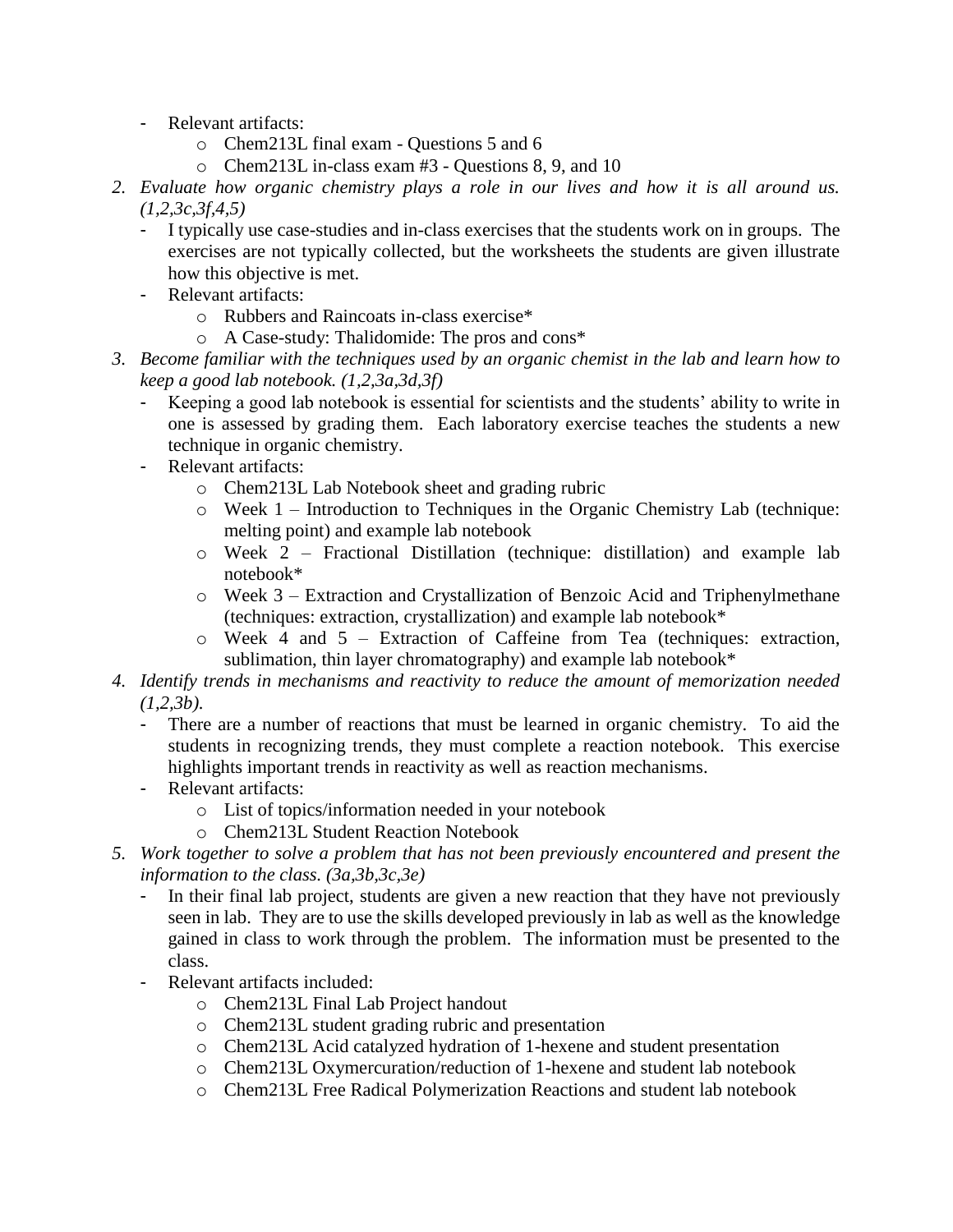- *6. Work through a series of organic transformations in the lab and in class (a multi-step reaction sequence). (1,2,3a,3c,3d)*
	- These are assessed both in the lab and in-class on the exams, quizzes and in-class exercises.
	- Relevant artifacts:
		- $\circ$  Chem213L in-class exercises\*
		- o Chem213L Synthesis of Aspirin from Oil of Wintergreen\*
- *7. Apply knowledge of reactions learned in class to laboratory exercises. (1, 3a-c)*
	- This is actually done in a number of the labs, but I will give a specific example.
	- Relevant artifacts:
		- o Chem213L Acid catalyzed hydration of 1-hexene and student lab notebook

## **CHEM 214L - Organic Chemistry II**

Chemistry 214L is the second semester of a two-semester lecture and laboratory class. The lecture portion of the class teaches students the fundamental concepts in organic chemistry. In the laboratory section students practice important techniques used in the organic chemistry lab and learn how to search the primary scientific literature. A pre-requisite for the course is the first semester of organic chemistry (Chem213L), and students in the class are typically in their sophomore year. This is a core class in the BCS major and is taken by students in all three major concentrations.

- *1. Recognize how the structure of carbon based molecules can aid in predicting reactivity, including acid/base and nucleophile/electrophile chemistry.(1,3b,3c)*
	- These are assessed on the in-class exams and quizzes. I have given a specific example from one of the exams.
	- Relevant artifacts:
		- o Chem214L Final exam question 1
- *2. Evaluate how organic chemistry plays a role in our lives and how it is all around us. (1,2,3c,3f,4,5)*
	- Here I show how handouts are used to relate information to students as well as how exams and labs are used to test the ability of the students' ability to work through problems relevant to their lives.
	- Relevant artifacts:
		- o Chem214L Final exam Question 6
		- o Chem214L Multi-step synthesis of N-methyl prozac and student lab notebook\*
		- $\circ$  Chem214L Useful chemistry... making soap and student lab notebook\*
- *3. Become familiar with the techniques used by an organic chemist in the lab and learn how to keep a good lab notebook. (1,2,3a,3d,3f)*
	- In order to illustrate some of the important spectrophotometric techniques used in organic chemistry, I have the supplement my lecture with in-class exercises that are completed as the lecture progresses.
	- Relevant artifacts:
		- $\circ$  Chem214L <sup>1</sup>H-NMR worksheets\*
- *4. Identify trends in mechanisms and reactivity to reduce the amount of memorization needed (1,2,3b).*